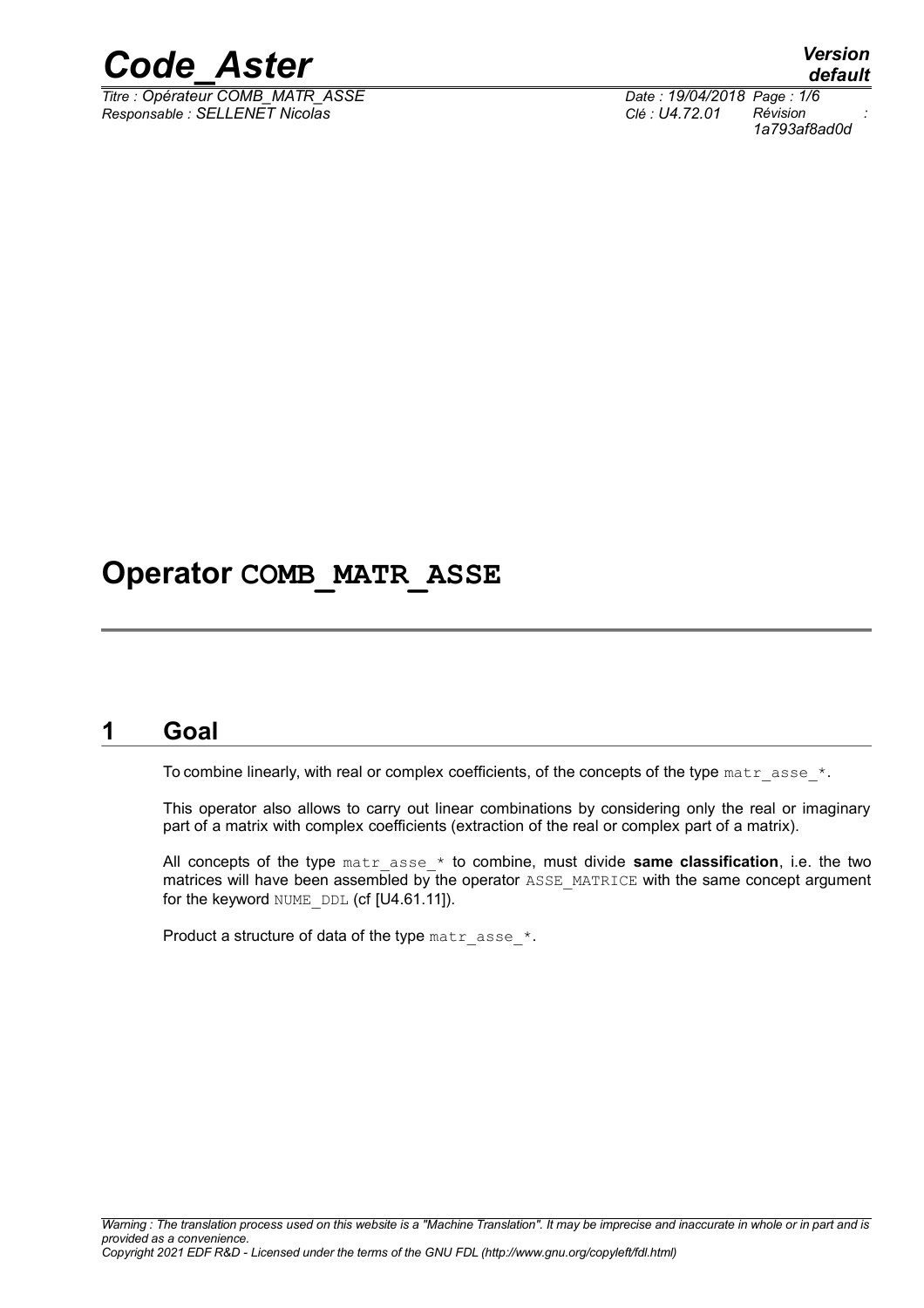*Titre : Opérateur COMB\_MATR\_ASSE Date : 19/04/2018 Page : 2/6 Responsable : SELLENET Nicolas Clé : U4.72.01 Révision :*

*default*

*1a793af8ad0d*

## **2 Syntax**

| cmass |   | $[\text{matr\_asse-*}] = \text{COMB}\_\text{MATR}\_\text{ASSE}$ |                                   |          |                                        |            |                       | €            |                                                                                       |                                                                                                                                                                                                                                                                                                                                                                                                                        |
|-------|---|-----------------------------------------------------------------|-----------------------------------|----------|----------------------------------------|------------|-----------------------|--------------|---------------------------------------------------------------------------------------|------------------------------------------------------------------------------------------------------------------------------------------------------------------------------------------------------------------------------------------------------------------------------------------------------------------------------------------------------------------------------------------------------------------------|
|       | ♦ | MATR ASSE = $m$ ,                                               |                                   |          |                                        |            |                       |              | $\sqrt{2}$<br>Γ<br>$\sqrt{2}$<br>$\sqrt{2}$<br>$\sqrt{2}$<br>$\sqrt{2}$<br>$\sqrt{2}$ | [matr asse DEPL R]<br>[matr asse TEMP R]<br>[matr asse PRES R]<br>[matr asse DEPL C]<br>[matr asse TEMP C]<br>[matr asse PRES C]<br>[matr asse GENE R]<br>[matr asse GENE C]                                                                                                                                                                                                                                           |
|       |   | $\sqrt{2}$                                                      | COMB $R = F$ (<br>♦               | $PART =$ |                                        | $\sqrt{2}$ | $'REAL'$ ,<br>'IMAG', |              |                                                                                       |                                                                                                                                                                                                                                                                                                                                                                                                                        |
|       |   |                                                                 |                                   |          | MATR ASSE = $m$ ,                      |            |                       | $\sqrt{2}$   | Γ<br>$\sqrt{2}$<br>$\sqrt{2}$<br>$\sqrt{2}$<br>$\sqrt{2}$                             | [matr asse DEPL R]<br>[matr asse TEMP R]<br>[matr asse PRES R]<br>[matr asse DEPL C]<br>[matr asse TEMP C]<br>[matr asse PRES C]<br>[matr asse GENE R]<br>[matr asse GENE C]                                                                                                                                                                                                                                           |
|       |   |                                                                 |                                   |          | $COEF R = R$<br>$\,$ ,                 |            |                       |              |                                                                                       | [R]                                                                                                                                                                                                                                                                                                                                                                                                                    |
|       |   |                                                                 | COMB $C = F$ (                    |          | MATR ASSE = $m$ ,                      |            |                       | $\sqrt{2}$   | $\sqrt{2}$<br>$\sqrt{2}$<br>$\sqrt{2}$<br>$\sqrt{2}$<br>$\sqrt{2}$                    | [matr asse DEPL R]<br>[matr asse TEMP R]<br>[matr asse DEPL C]<br>[matr asse TEMP_C]<br>[matr asse PRES R]<br>[matr asse PRES C]<br>[matr asse GENE R]<br>[matr asse GENE C]                                                                                                                                                                                                                                           |
|       |   |                                                                 |                                   |          | COEF $R = R$<br>$COEF C = C$<br>$\,$ , |            |                       | $\mathbf{r}$ |                                                                                       | [R]<br>$[{\mathbb C}]$                                                                                                                                                                                                                                                                                                                                                                                                 |
|       |   | $\sqrt{2}$                                                      | CALC AMOR GENE = $_F$ (<br>$\,$ , |          |                                        |            |                       |              | $\overline{1}$ AMOR REDUIT = 1r8, [1_R]<br>/ LIST AMOR = lisr8, [listr8]              | MASS GENE = masgen, [matr asse GENE R]<br>RIGI GENE = riggen, [matr asse GENE R]                                                                                                                                                                                                                                                                                                                                       |
|       | ♦ | SANS $CMP =$ 'LAGR',                                            |                                   |          |                                        |            |                       |              |                                                                                       |                                                                                                                                                                                                                                                                                                                                                                                                                        |
|       |   | if COMB R and MATR ASSE:                                        | $)$ ;                             |          | [matr asse GENE R]                     |            |                       |              |                                                                                       | [matr asse DEPL R] then $[*] - >$ DEPL R<br>[matr asse TEMP R] $[*]$ - > TEMP R<br>$[\text{matr}\_asse\_PRES\_R]$ $[*]$ -> PRES_R<br>$[\text{matr} \ \overline{\text{asset}} \ \overline{\text{DEPL}} \ \overline{\text{CI}}] \qquad [\star] \ - \ \gt \ \ \overline{\text{DEPL}} \ \overline{\text{R}}$<br>[matr asse TEMP C] $[*]$ - > TEMP R<br>$[matrix\_asse\_PRES C]$ $[ * ]$ - > PRES R<br>$[\star]$ - > GENE R |

*Warning : The translation process used on this website is a "Machine Translation". It may be imprecise and inaccurate in whole or in part and is provided as a convenience.*

*Copyright 2021 EDF R&D - Licensed under the terms of the GNU FDL (http://www.gnu.org/copyleft/fdl.html)*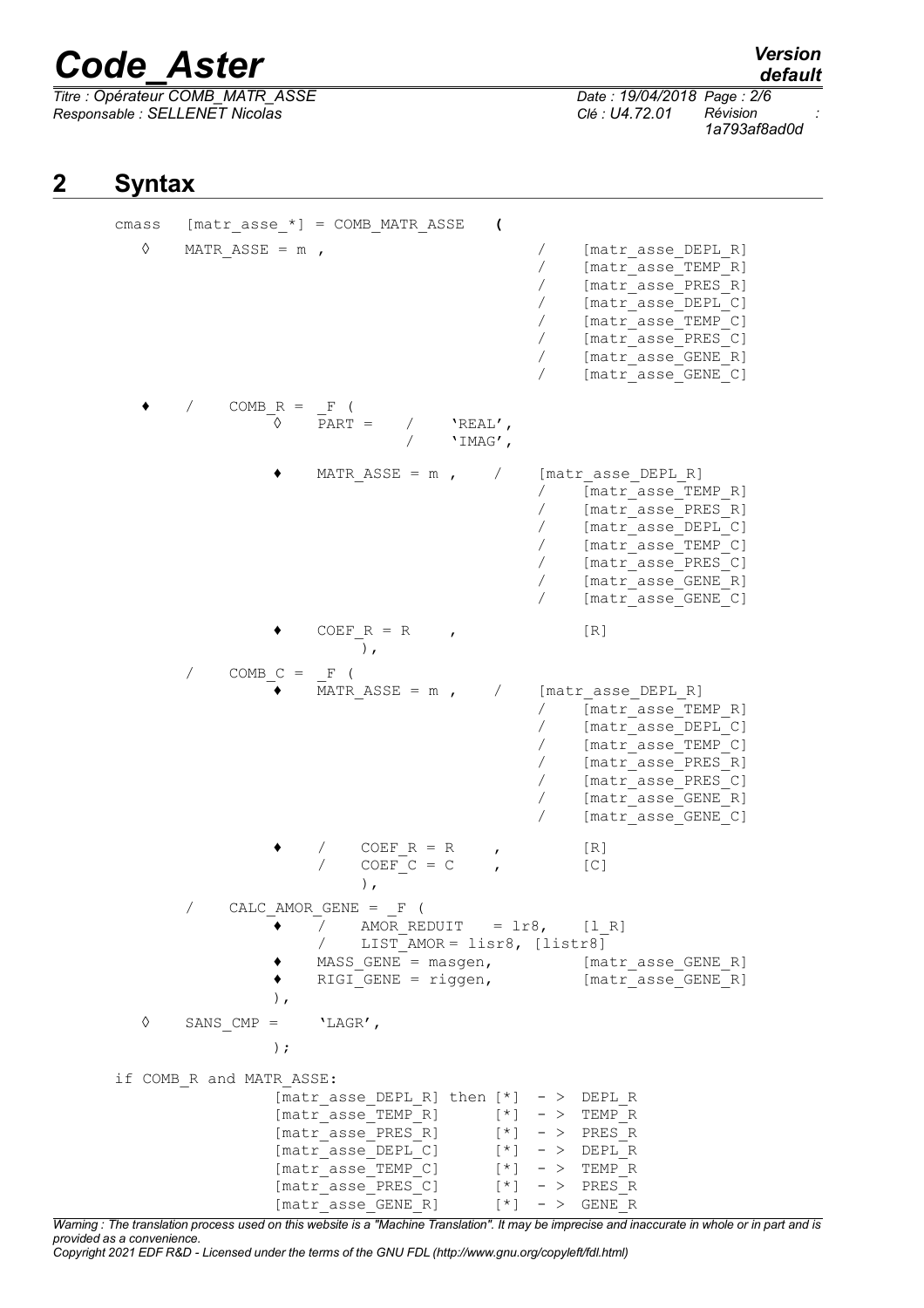*Titre : Opérateur COMB\_MATR\_ASSE Date : 19/04/2018 Page : 3/6 Responsable : SELLENET Nicolas* 

*1a793af8ad0d*

|                    | [matr asse DEPL R] then $\lceil * \rceil$ - > DEPL C |  |                              |
|--------------------|------------------------------------------------------|--|------------------------------|
|                    | [matr asse TEMP R]                                   |  | $\lceil * \rceil$ - > TEMP C |
|                    | [matr asse DEPL C]                                   |  | $\lceil * \rceil$ - > DEPL C |
|                    | [matr asse TEMP C]                                   |  | $\lceil * \rceil$ - > TEMP C |
|                    | [matr asse PRES R]                                   |  | $\lceil * \rceil$ - > PRES C |
|                    | [matr asse PRES C]                                   |  | $\lceil * \rceil$ - > PRES C |
| if CALC AMOR GENE: |                                                      |  |                              |
|                    | [matr asse GENE R] then $\lceil * \rceil$ - > GENE R |  |                              |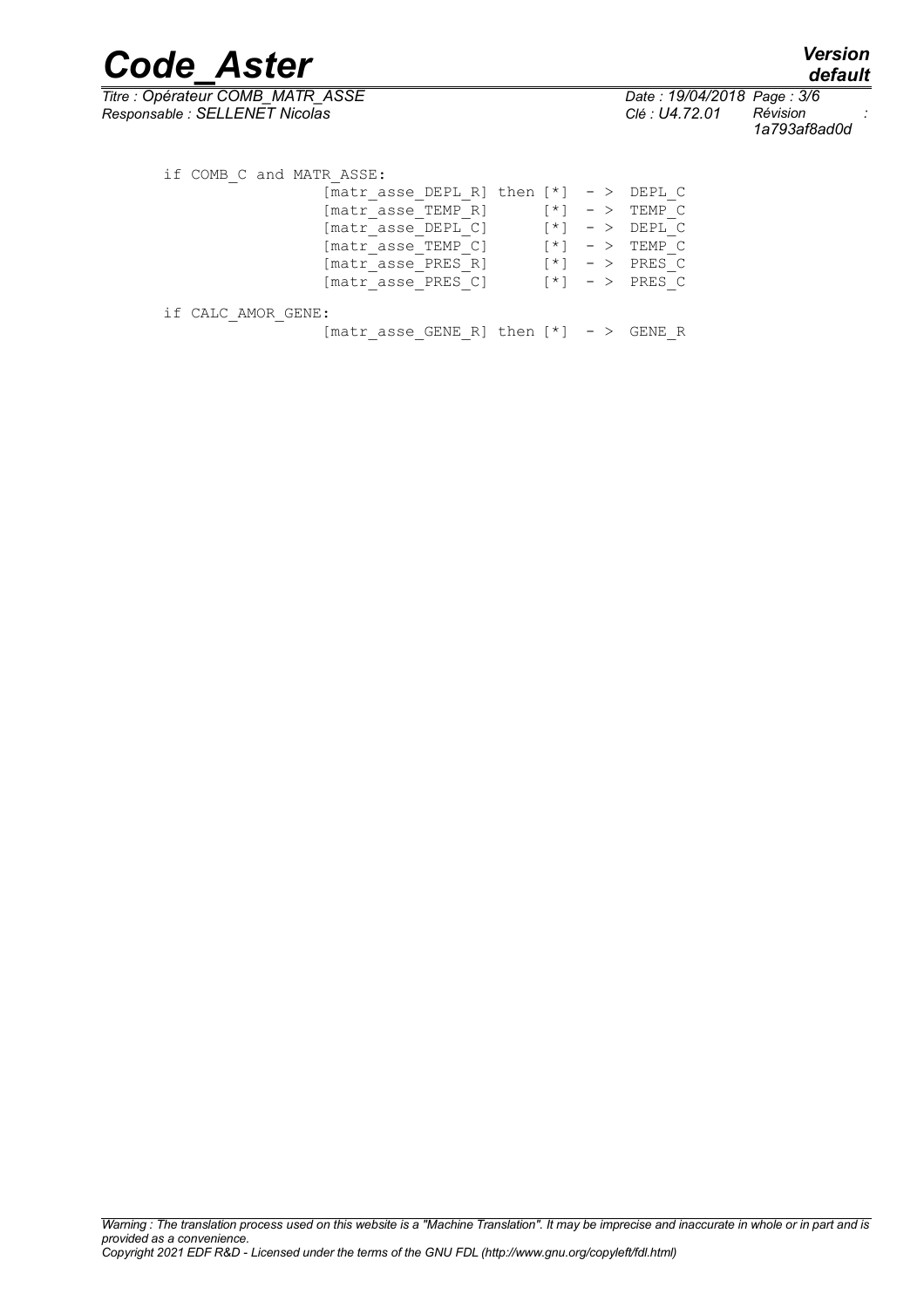*Titre : Opérateur COMB\_MATR\_ASSE Date : 19/04/2018 Page : 4/6 Responsable : SELLENET Nicolas Clé : U4.72.01 Révision :*

*1a793af8ad0d*

### **3 Operands**

#### **3.1 Keyword MATR\_ASSE**

#### / MATR\_ASSE

It is possible to crush an object  $\text{matrix}$  asse with the result of the operation. In this case, it is obligatory to specify here which object is re-used.

#### **3.2 Keyword COMB\_R**

/ COMB\_R

Description of the terms of the linear combination producing a matrix with **real coefficients**.

#### **3.2.1 Operand PART**

 $\Diamond$  PART = /  $'$ REAL',  $\overline{1}$  'IMAG',

To carry out extractions or linear combinations of part (S) imaginary (S) or real (S) of complex matrices.

#### **3.2.2 Operand MATR\_ASSE**

♦ MATR\_ASSE = m

Name of the concept matr asse \* to combine.

#### **3.2.3 Operand COEF\_R**

 $\triangleleft$  COEFR = R

Real coefficient to apply to the concept argument of MATR\_ASSE.

#### **3.3 Keyword COMB\_C**

 $/$  COMB C =

Description of the terms of the linear combination producing a matrix with **complex coefficients**.

#### **3.3.1 Recall on the syntax of the complex values**

The complex values can be declared in two different ways:

- in the form  $a+ib$  with syntax " IH, has, B " where has and B are real numbers,
- in the form  $\langle module, phase \rangle$  with " MP MOD,  $pH$  " where MOD and  $pH$  are real numbers (pH in degrees).

#### **3.3.2 Operand MATR\_ASSE**

 $\triangleleft$  MATR ASSE = m

Name of the concept matr asse \* to combine.

#### **3.3.3 Operands COEF\_R/COEF\_C**

 $\bullet$  / COEF R = R

Real coefficient to apply to the concept argument of MATR ASSE.

/  $COEF$   $C = C$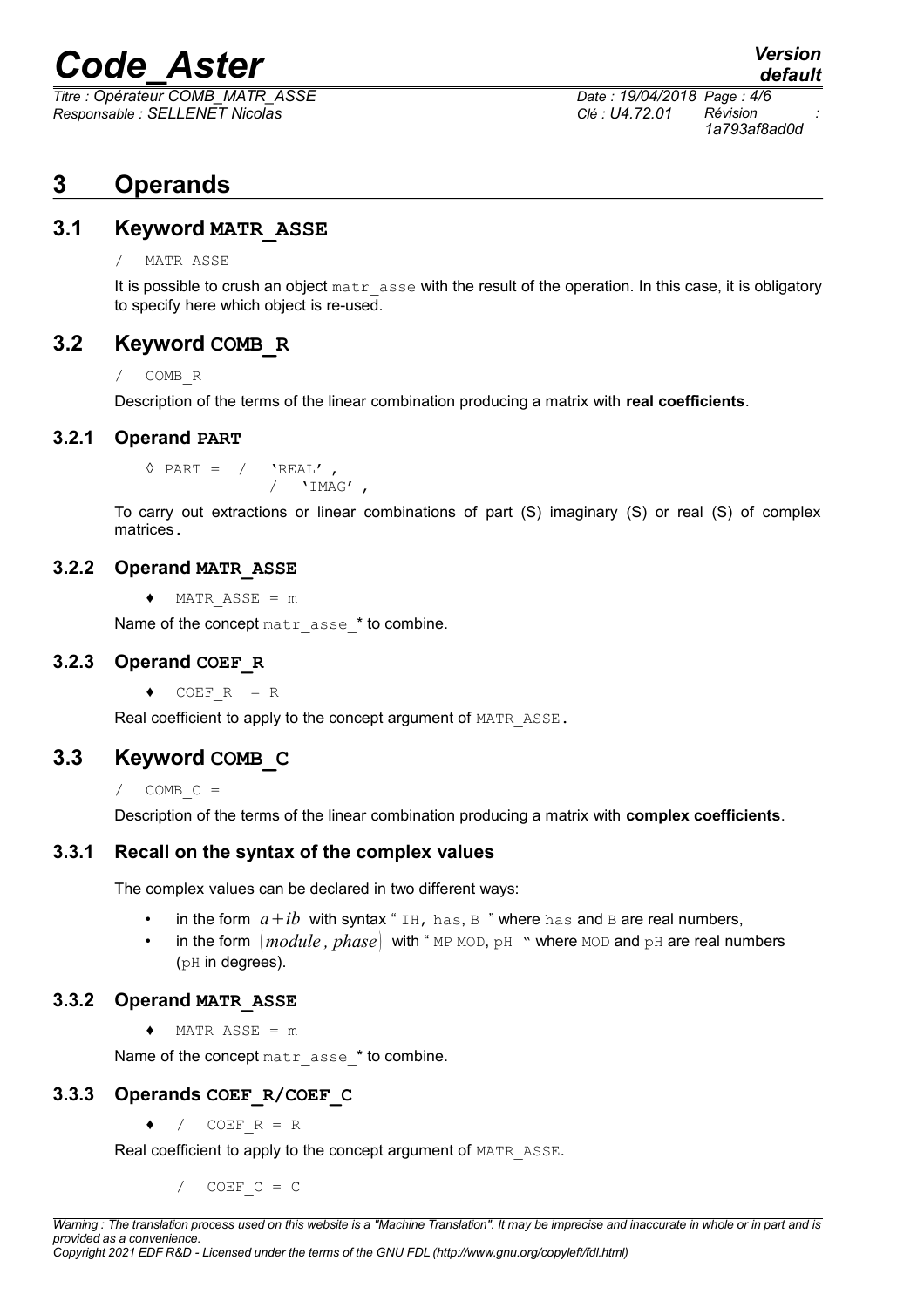*Titre : Opérateur COMB\_MATR\_ASSE Date : 19/04/2018 Page : 5/6 Responsable : SELLENET Nicolas Clé : U4.72.01 Révision :*

*1a793af8ad0d*

Coefficient complexes to apply to the concept argument of MATR\_ASSE.

#### **3.4 Keyword CALC\_AMOR\_GENE**

This keyword makes it possible to build an object of the type matr asse gene R corresponding to the matrix of damping of Basile starting from a list of reduced depreciation, (keyword AMOR\_REDUIT or LIST\_AMOR).

MASS GENE = masgen, RIGI GENE = riggen,

masgen and riggen are the 2 generalized matrices of mass and rigidity.

#### **3.5 Operand SANS\_CMP = 'LAGR'**

This operand causes to put in the "zero" terms of the assembled matrix result corresponding to the lines and the columns of the degrees of freedom of Lagrange.

### **4 Examples of use**

#### **4.1 Classical linear combination**

```
mat rs = COMB</math> MATR ASSE (COMB C = (  F ( MATR ASSE = mat 1,COEF R = 1.),
                             F ( MATR ASSE= mat 2,
                                COEF C= ('IH', 0., 1., ),),),)
```
The produced concept mat  $rs$  is of the type matrasse  $*$  C (complex):

mat  $rs = mat 1 + I$  mat 2

#### **4.2 Recopy of a concept of the type matr\_asse\_\*\_R**

```
mat sauv = COMB MATR ASSE ( COMB R = F ( MATR ASSE = mat 1,
                                 COEF R = 1.))
```
#### **4.3 Difference enters COMB\_C and COMB\_R:**

mat R = COMB MATR ASSE ( COMB R =  $F$  ( MATR ASSE = mat 1, COEF  $R = 1.)$ ) # mat R is with real coefficients mat R = mat 1 mat  $C = COMB$  MATR ASSE ( COMB  $C = F$  ( MATR ASSE = mat 1, COEF  $R = 1.)$ )  $\#$  mat C is with complex coefficients, but the imaginary part is worthless mat C =

## $mat 1 + I. [0].$

#### **4.4 Extraction of the real part of a matrix of the type matrasse \* C**

mat R = COMB MATR ASSE ( COMB R =  $F$  ( PART = 'REAL',

*Warning : The translation process used on this website is a "Machine Translation". It may be imprecise and inaccurate in whole or in part and is provided as a convenience.*

#### *Copyright 2021 EDF R&D - Licensed under the terms of the GNU FDL (http://www.gnu.org/copyleft/fdl.html)*